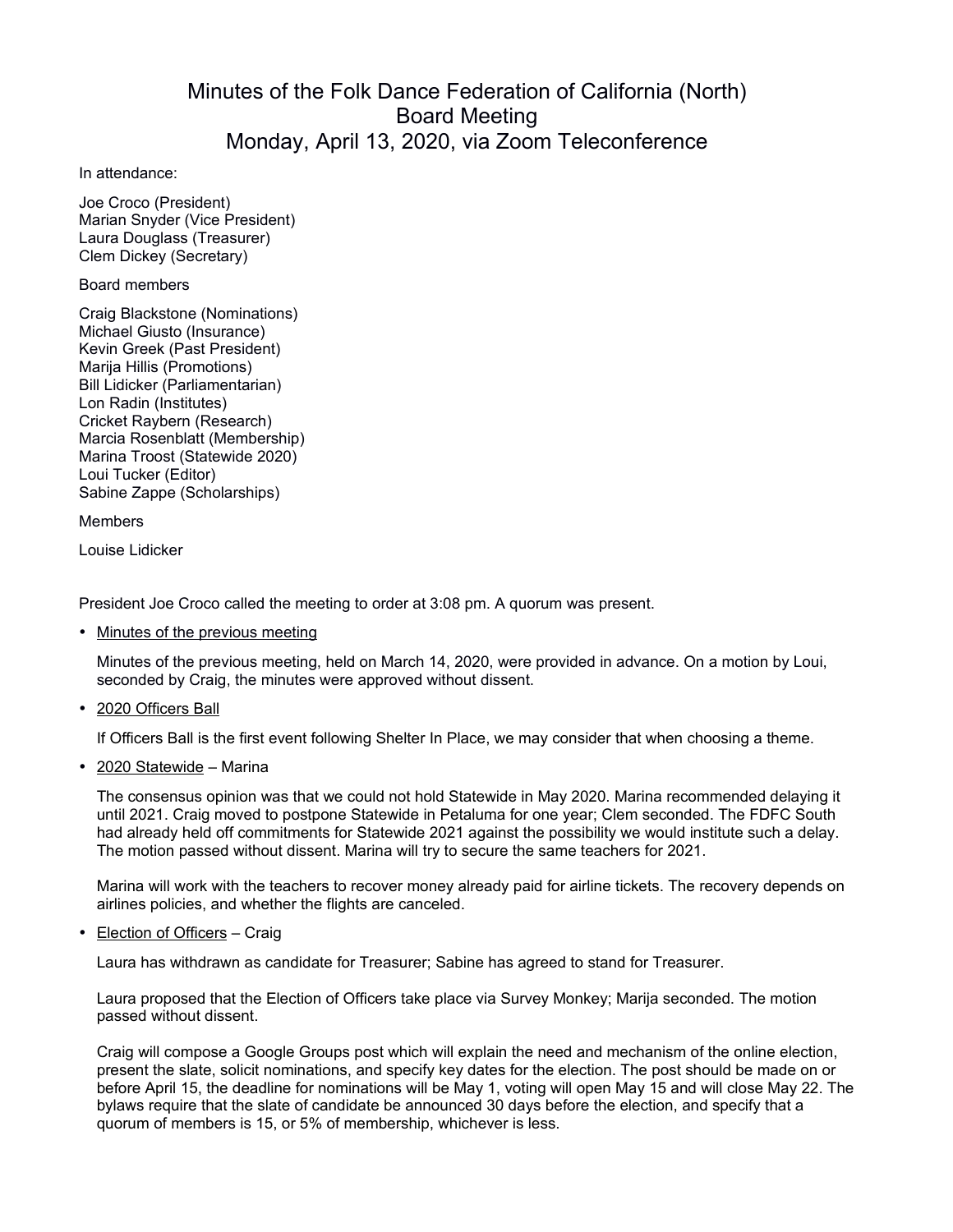## • Financial help for clubs with canceled events

We have received two requests for help with canceled events, each for about \$900. One is from the Peninsula Folk Dance Council for Heritage Festival, including payments to Roo Lester, Bill Cope, the Belmont Center, and Brown Paper Tickets. The other is from Joyce Clyde for three Balkan workshops with Petur Iliev. However the Petur Iliev workshops were not sponsored by a club, and so appear to be outside the scope of the offer. We have received directed donations totaling \$150.

Joe made a motion, seconded by Laura, to give the Peninsula Council \$450.

As there is not a deadline for requests, we may receive more. And we may revisit the rest of the Peninsula Council request.

- Treasurer (Laura) written report submitted
- Past President (Kevin)

Kevin has added online membership forms and payment to the website. A member can now enroll for automatic yearly payment, a new feature for our website.

• Finance (Laura, acting)

Laura noted that she needs to distribute the final 2020 budget.

• Institutes (Lon)

The next scheduled event is the Officers Ball. Requests for teachers are usually sent out after Stockton camp.

• Scholarships (Sabine)

We have two applicants for Stockton.

• Parliamentarian (Bill)

Bill has located two folders: one for by-laws and the other for Standard Operating Procedures. Both appear to be in order.

• Promotions (Marija)

National Dance Week and Bay Area Dance Week have been canceled. No funds have been used for BADW.

• Research (Cricket)

Tom Sha has left the Committee.

• Archives

Loui has been offered 1950s photographs of the Hardly Ables, a Marin County club. She will scan them.

• Insurance (Michael)

Questionnaires were sent to our 48 insured clubs in February; they were due back April 1. We have 48 insured clubs with a total of 1413 members. All clubs want to renew. We hope to get a renewal offer from the insurance agent in May so that we can send out certificates by July 1. Laura noted that some clubs may be late in payment due to lack of meetings, creating a budget shortfall. Loui noted that we might want to ask the insurer for a premium reduction due to lack of events.

• Membership (Marcia) – written report included

On a motion by Craig, seconded by Clem, the membership report was approved.